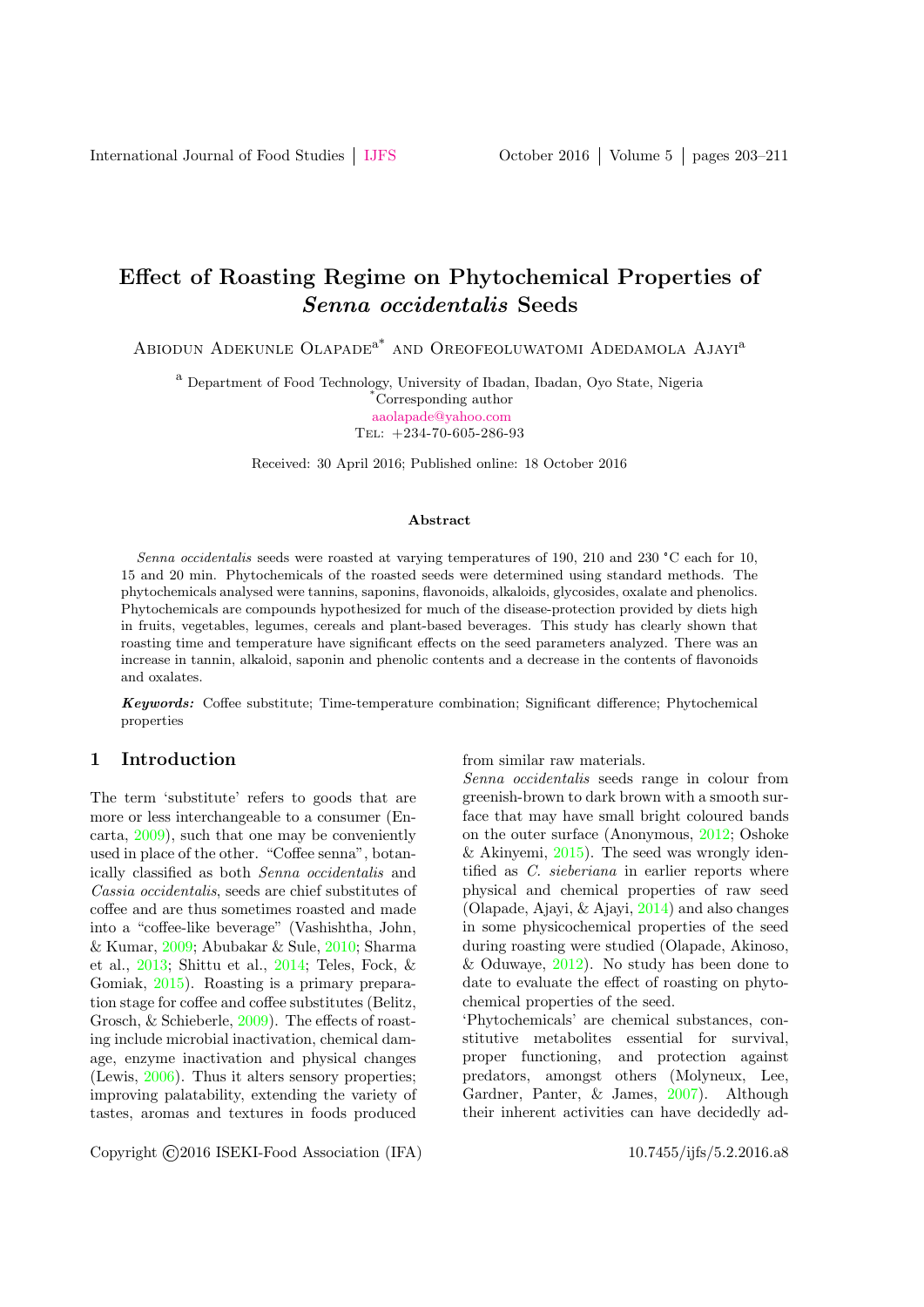verse effects on other organisms, especially animals, they confer good qualities beneficial to humans and are compounds hypothesized for much of the disease-protection provided by diets high in fruits, vegetables, legumes, cereals and plantbased beverages (Tyagi, Singh, Sharma, & Aggarwal, [2010;](#page-8-7) Teles et al., [2015\)](#page-8-3). Phytochemicals analysed were tannin, saponin, flavonoid, alkaloid, glycoside, oxalate and phenolics.

Tannins affect the availability of amino acids and the utilization of protein. They inhibit the activities of digestive enzymes and are known for their ability to reduce digestibility of food proteins because they form insoluble complexes with proteins (Morrow, [1991;](#page-7-3) Griffiths & Moseley, [1980;](#page-7-4) Sharma & Sehgal, [1992;](#page-8-8) Ogunlade, Ilugbiyin, & Osasona, [2011\)](#page-7-5). Saponins exhibit anti-fungal, anti-inflammatory, fungistatic, haemolytic, molluscidal and foaming activities and influence the body's immune system; lowering cholesterol levels and protecting against cancers (Shi et al., [2004\)](#page-8-9). Of interest in beverages are the aesthetic appeal and a desirable mouth-feel. These are favoured by the presence of foam in or on the cup of the beverage. Saponins have foam causing properties and as such it is expected that they not only enhance health but stimulate the appeal to consume coffee substitutes.

Alkaloids and their derivatives have very important biological functions as analgesics and antispasmodics, and possess bactericidal activities (Hussain et al., [2011\)](#page-7-6). Cyanogenic glycoside on hydrolysis yields toxic hydrocyanide acid (HCN). The cyanide ions inhibit several enzyme systems and depress growth through interference with certain essential amino acids and utilization of associated nutrients (Audu, Aremu, & Lajide, [2013\)](#page-6-3). Oxalates are known to adversely affect mineral availability in foods. It was reported that a high intake of oxalates could result in gastro-intestinal irritation, blocking of the renal tubes, muscular weakness or paralysis (Innocentia, Ojotu, & Emmanuel, [2014\)](#page-7-7). Phenols and phenolics compounds are greatly used in skin infections and other wound treatments, and also for healing and as antimicrobial agents (Hussain et al., [2011\)](#page-7-6).

The aim of this research was to study the effect of roasting at various time-temperature combinations on the phytochemical properties of Cassia 204 Olapade and Ajayi

occidentalis as a coffee substitute.

## 2 Materials and Methods

#### 2.1 Materials

The seeds used for this project were obtained from a settlement; Ajibode in Ibadan, Oyo state.

#### 2.2 Sample preparation

The pods containing the seeds were opened and the seeds within removed. The seeds obtained were carefully sorted to make sure only good seeds were used. Seeds obtained were stored in polyethylene (PET) bottles before and after being roasted. Roasting was done using a gas oven at the Human Nutrition Department of the University and was carried out at 190, 210 and 230 °C each for 10, 15 and 20 minutes. Each experiment of 100 g seed was done in triplicate. The roasted seeds were cooled, coded, packed and later milled to powder. The raw seeds of the plant are shown in Plate 1. Samples were thoroughly mixed prior to sampling for analysis. The milled samples were stored in a low density polyethylene bag and polyethylene bottles in a cool and dry place to protect it from insect, dust, moisture gain and loss of flavour.

### 2.3 Phytochemical Analyses

All the determinations described below were run in triplicates.

#### Tannin content determination

Tannin content was determined as reported by Sharma and Sehgal [\(1992\)](#page-8-8). 0.5 gram of sample was measured into a 50 ml beaker and 10 ml of water was added. The mixture was shaken, covered and left to stand for 1 hour. One ml of extract was transferred into a flask. Then, 5 ml distilled water and 2 drops  $5\%$  FeCl<sub>3</sub> aqueous solution were added and the solution was shaken to mix it properly. Thereafter, 4 drops of potassium ferrocyanide was added, and coloration developed. Preparations for a standard curve were made with 0.5 gram of tannic acid in 50 ml of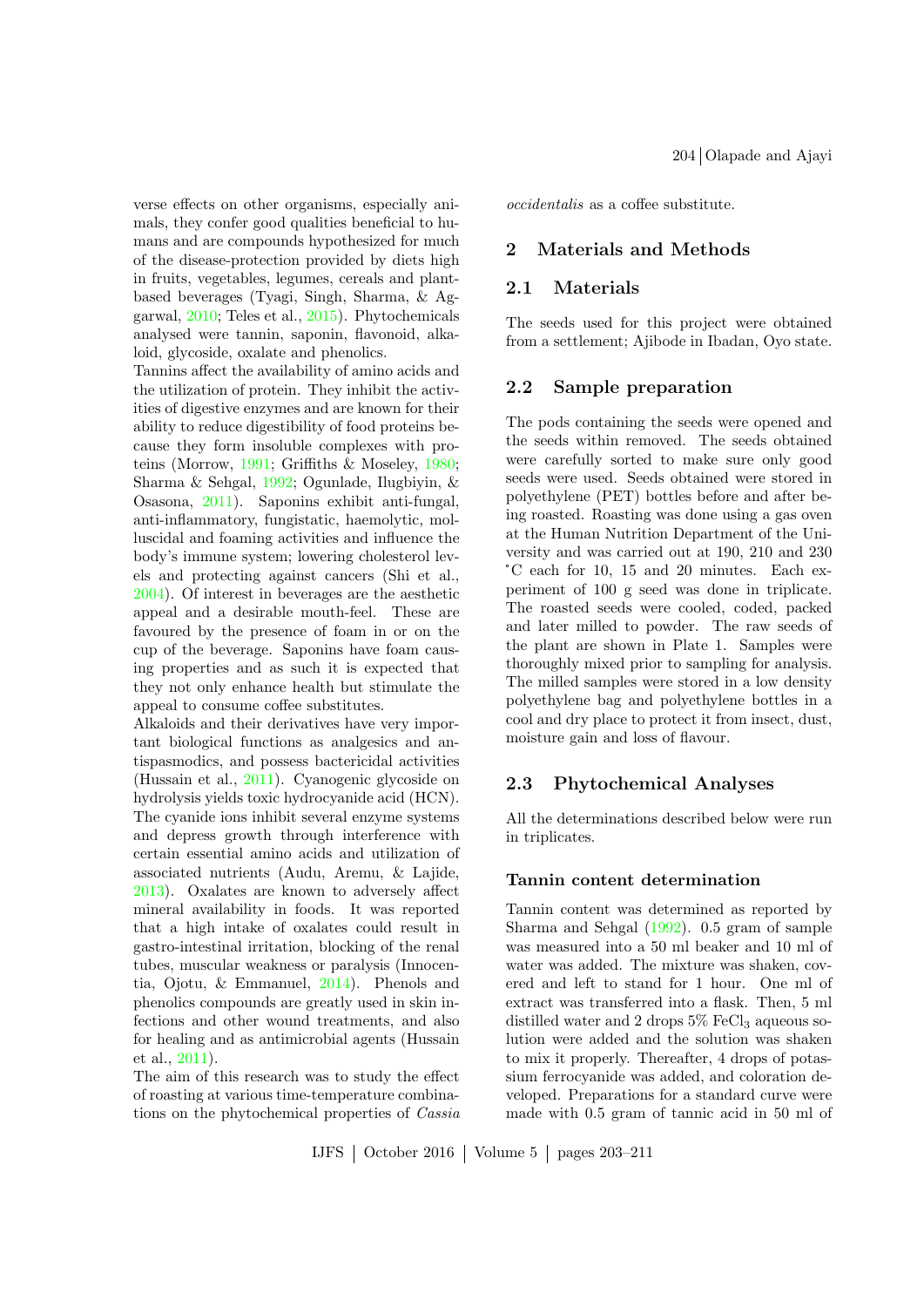Roasting of *Senna occidentalis* seeds 205

water. Aliquots of 0.0 ml, 0.1 ml, 0.2 ml, up to 1.0 ml were taken and each was made up to 10 ml with distilled water. The absorbance of sample and standard tannic acid solutions were read after colour development on a spectrophotometer at a wavelength of 620 nm and calculations were made.

#### Saponin content determination

The spectrophotometric method (Hussain et al., [2011\)](#page-7-6) was used for saponin analysis. One gram sample was weighed into a beaker and 10 ml petroleum ether was added. The mixture was shaken to ensure uniform mixing. Thereafter, supernatant was decanted and then evaporated to dryness. 6 ml of 80 % ethanol was added to dried filtrate and swirled. From this, a 2 ml aliquot was transferred into test tube. 2 ml of 5  $\%$  FeCl<sub>3</sub> aqueous solution was added and the preparation was left to stand for 30 minutes meanwhile, colour developed. 0 to 10 ppm standard saponin solutions were prepared from saponin stock solution. The standard solutions were treated similarly with 2 ml of  $5\%$  FeCl<sub>3</sub> aqueous solution. The absorbance of the sample as well as standard saponin solutions were read after colour development on spectrophotometer at a wavelength of 550 nm.

#### Flavonoids content determination

Spectrophotometric method in Kathirvel and Sujatha [\(2012\)](#page-7-8) was adopted and adapted as follows. 0.50 gram of sample was weighed. To this, 10 ml of ethanol was added and the mixture was left for 15 minutes. One ml of solution was transferred and 9 ml of distilled water added. Upon agitation, 1 ml was extracted. 6.1 ml distilled water and 0.3 ml of  $5\%$  NaNO<sub>3</sub> aqueous solution was added and left for 6 minutes. Thereafter, 0.6 ml 5% AlCl<sup>3</sup> aqueous solution was added in and it was again left for 5 minutes. Finally, 2 ml of 5% NaOH was added and sample absorbance read at 510 nm.

#### Alkaloids content determination

Determination of the alkaloid content was done by the alkaline precipitation method described by

Harborne [\(1998\)](#page-7-9) with modification. Five gram of the sample was dispersed in 20% acetic acid solution in ethanol to form a ratio of 2:8 (20%). The mixture was allowed to stand for 4 hours at 28 °C with lid and was later filtered. The filtrate was concentrated to one quarter of its original volume by evaporation and treated with drop-wise addition of conc. aqueous NH4OH until the alkaloid was precipitated. The precipitated alkaloid was received in a weighed filter paper, washed with 1% ammonia solution and dried in the oven at 80 °C. Alkaloid content was calculated and expressed as a percentage of the weight of sample analyzed (Hussain et al., [2011\)](#page-7-6).

#### Glycoside content determination

To one gram of sample, 25 ml of 15 % lead acetate aqueous solution was added and the mixture was filtered. Two ml of chloroform was added to the filtrate and shaken vigorously. Clear fluid, i.e. lower layer, was collected and evaporated to dryness. Three ml of glacial acetic acid, 0.1 ml of  $5\%$  FeCl<sub>3</sub> aqueous solution and 0.25 ml of conc. H2SO<sup>4</sup> were added and the mixture thoroughly shaken. It was then allowed to stand in dark for 2 hours after which absorbance was read at 530 nm.

#### Oxalates content determination

A 0.5 gram portion of sample was weighed. 10 ml distilled water and 1 ml conc.  $H_2SO_4$  were added. The solution was left to stand overnight. Thereafter, 39 ml distilled water was added. An aliquot of 5 ml was taken. This was titrated against  $0.05$  M standardized aqueous KMnO<sub>4</sub> solution till pink colour, which persists for 30 seconds, was obtained.

#### Phenolics content determination

The sample (0.5 g) was weighed into a conical flask and 10 ml ethanol was added. One ml of extract was taken and to it was added 9 ml of distilled water. A one ml aliquot was taken and 4.5 ml of Folin-Ciocalteu's reagent was added. Two ml of  $7.5\%$  Na<sub>2</sub>CO<sub>3</sub> aqueous solution was added and the mixture agitated. Solution absorbance was read at 610 nm.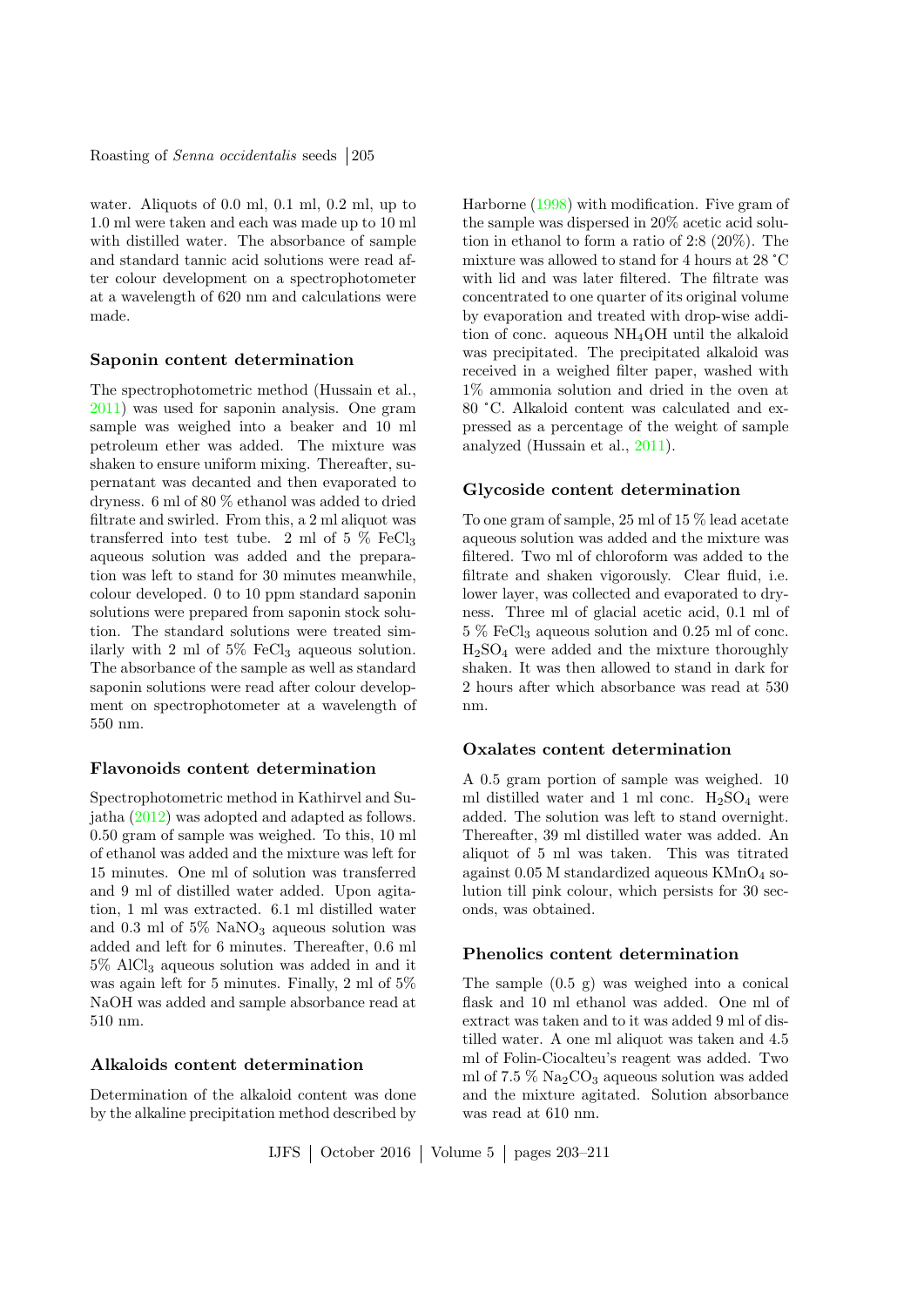# 2.4 Phenolics content determination

Results of each experiment were analysed to assess significant differences between raw and roasted samples' parameters at a significance level of p>0.05. All data was collated on Microsoft Excel sheet, analyzed using SPSS 20.0 and presented as mean ± standard deviation (Arunkumar & Muthuselvam, [2009\)](#page-6-4).

#### 3 Results and Discussion

#### 3.1 Phytochemical content

The results of the phytochemical content of raw seed and seed roasted at 190 °C, 210 °C and 230 °C each at 10, 15 and 20 minutes respectively are presented in Table [1.](#page-4-0) Tannin content ranged from 0.13  $\%$  for roasting condition 190 °C /20 min to 0.25 % in 230 °C /20 min. Compared to raw sample, tannin content in samples undergoing roasting at 190 °C/15 min and 190 °C/20 min was reduced, while it was unchanged for 210  $\degree$ C/10 min and 210  $\degree$ C/15 min, but it increased for 190 °C/10 min, 210 °C/20 min and all roasted samples at 230 °C. With a roasting time of 15 min, the tannin content increased with increase in temperature. Tannin contents of both raw and roasted seeds of coffee senna were at least 90 % lower than the 2.27 and 2.73 % of raw and roasted seeds of coffee-like baobab (Innocentia et al., [2014\)](#page-7-7). The tannin content of the water extract of the raw sample  $(0.16 \%)$  was much lower than those of chloroform, methanol and petroleum ether extracts of raw Cassia occidentalis reported in Kathirvel and Sujatha [\(2012\)](#page-7-8). With respect to other plants, the tannin content of samples undergoing roasting at 210 °C/20 min was comparable to that of Sesbania pachycarpa (Proll, Petzke, Ezeagu, & Metges, [1998\)](#page-8-10) and watermelon seed kernel flour (El-Adawy & Taha,  $(2001)$  $(2001)$ ; at 230 °C/15 min was comparable to that of fluted pumpkin leaf extract (Nworgu, Ogungbenro, & Solesi, [2007\)](#page-7-10) and Enterolobium cyclo-carpium (Proll et al., [1998\)](#page-8-10); and at 230  $\degree$ C/20 min was comparable to Prosopis Africana (Proll et al., [1998\)](#page-8-10). All the roasted samples had lower tannin content than 0.32 % of protein isolate

of Jatropha curcas (Makkar, Francis, & Becker, [2008\)](#page-7-11); 0.38 % of Lonchocarpus sericeus (Proll et al., [1998\)](#page-8-10); 0.448 % and 0.234 % of raw and processed mango seed flour (Arogba, [1997\)](#page-6-6); 0.48 % of paprika seed and 0.69 % of Pterocarpus osun (Proll et al., [1998\)](#page-8-10) but higher than 0.12 % and  $0.127\%$  in Adansonia digitate and 100  $\%$  maize ogi flour respectively (Proll et al., [1998;](#page-8-10) Enujiugha, [2006\)](#page-7-12).

The saponin content of raw and roasted samples ranged from 0.012  $\%$  to 0.019  $\%$  as revealed in Table [1.](#page-4-0) Raw samples had a saponin content of 0.013 %. The presence of saponin in coffee senna contradicts results of Veerachari and Bopaiah [\(2012\)](#page-8-11), Mensah, Okoli, Turay, and Ogie-Odia [\(2009\)](#page-7-13) and Olapade et al. [\(2014\)](#page-8-5) who found no saponin in the seed. Of the roasted samples, only sample 190 °C/20 mins had a percentage of saponin content lower than that in the raw sample; though not significantly lower. According to Akinmutimi [\(2006\)](#page-6-7) about 44.25 % reduction in saponin content occurred in jack beans cooked for 60 minutes; more than in those cooked for 20 and 40 minutes. A similar trend was observed with the roasted Cassia occidentalis seeds, where the saponin content was observed to reduce with an increase in duration of roasting from 10 to 15 minutes and then to 20 mins at 190 °C and 210 °C. The saponin contents observed in raw and roasted coffee senna seeds were lower than the values reported for raw (7.20 %) and fermented (6.71 %) Cassia tora (Adamu, Ushie, & Elisha,  $2013$  and for raw  $(3.26\%)$  and roasted (7.23 %) coffee-like baobab seed (Innocentia et al., [2014\)](#page-7-7). The values were also lower than the ones stated for grain legumes (Khokhar & Apenten, [2003\)](#page-7-14), raw S. obtusifolia (Ingweye, Kalio, Ubua, & Umoren, [2010\)](#page-7-15) and all medicinal plants investigated by Edeoga, Okwu, and Mbaebie [\(2005\)](#page-7-16) and by Aliyu, Musa, Oshanimi, Ibrahim, and Oyewale [\(2008\)](#page-6-9). Flavonoids are beneficial phytochemicals. All the seeds; raw and roasted were found to contain flavonoids. All roasted samples except the ones roasted at 190 °C for 10 minutes had lower quantities of flavonoid when compared to raw seed. Roasting for more than 10 minutes at 190 °C and roasting at temperatures above 190 °C caused a significant reduction in flavonoids' content by as much as 87.1 %. Flavonoids' content reduced with in-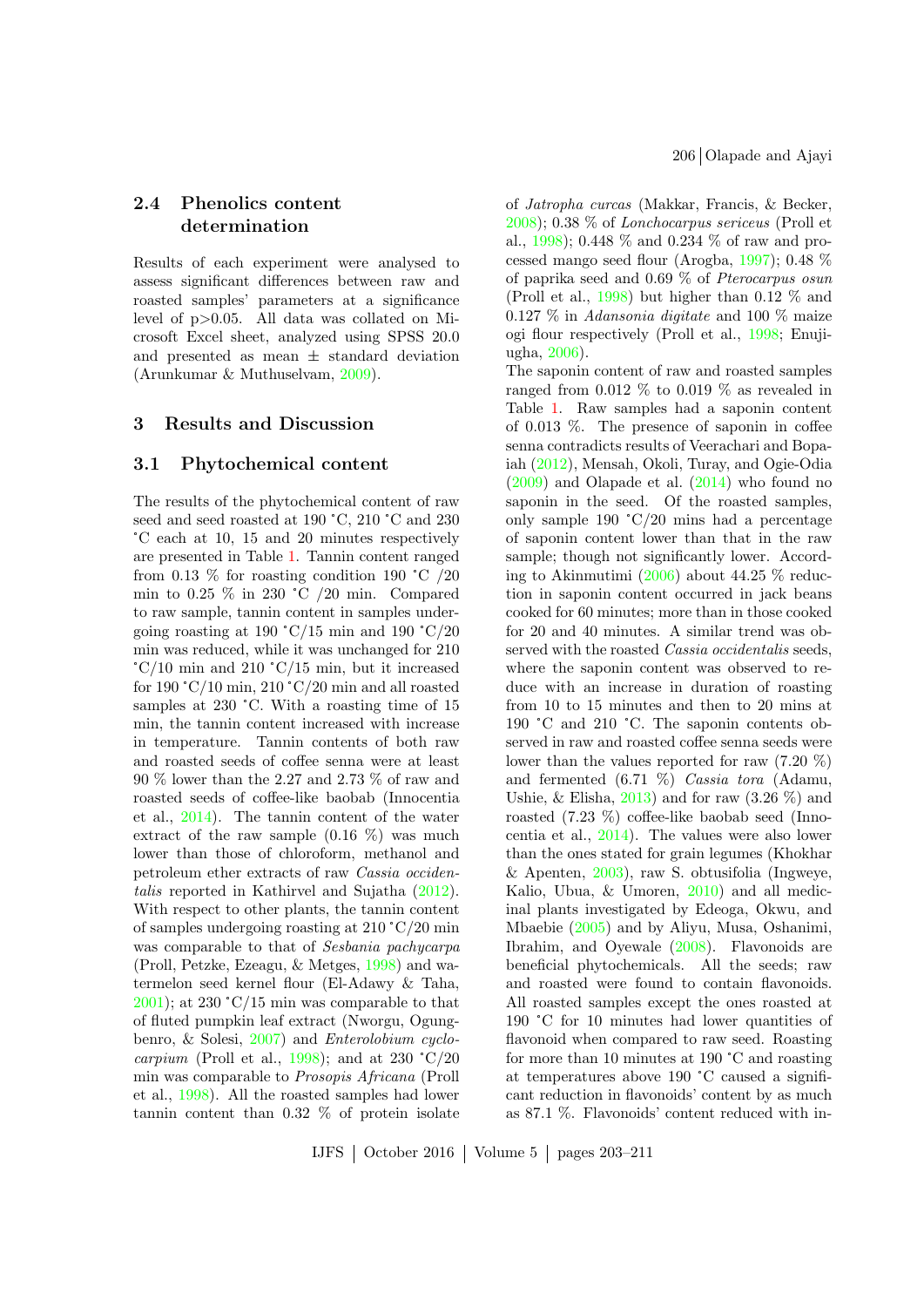<span id="page-4-0"></span>

| Raw<br>$P$ hytochemical $(%)$    |                                | 190 °C                             |                             |                              | 210 °C                       |                              |                          | 230 °C                         |                              |
|----------------------------------|--------------------------------|------------------------------------|-----------------------------|------------------------------|------------------------------|------------------------------|--------------------------|--------------------------------|------------------------------|
|                                  | $\frac{1}{10}$ min.            | 15 min.                            | 20 min.                     | 10 min.                      | 15 min.                      | 20 min.                      | 10 min.                  | 15 min.                        | 20 min.                      |
| $16\pm0.00$ <sup>d</sup>         | $0.22 \pm 0.00^{\circ}$        | $0.15 \pm 0.00$ <sup>d</sup>       | $0.13 \pm 0.01$ e           | $0.16 \pm 0.00$ <sup>d</sup> | $0.16 \pm 0.01$ <sup>d</sup> | $0.24 \pm 0.01$ a            | $0.19\pm0.01$ $^c$       | $0.18{\pm0.01}$ $^c$           | $0.25 \pm 0.02$ a            |
| $0.013 \pm 0.001$ <sup>d,e</sup> | $0.019 \pm 0.001$ <sup>a</sup> | $0.014 \pm 0.000$ <sup>c,d,e</sup> | $0.012 \pm 0.000$ e         | $0.017 \pm 0.001$ $b$        | $0.017 \pm 0.001$ $^{b}$     | $0.016 \pm 0.002$ b,c        | $0.016 \pm 0.001$ b,c    | $0.015 \pm 0.001$ b.c.d        | $0.014 \pm 0.003$ c,d,e      |
| $0.31 \pm 0.02$ <sup>b</sup>     | $0.50 \pm 0.04$ <sup>a</sup>   | $0.04 \pm 0.00$ e                  | $0.07 \pm 0.00$ °           | $0.07 \pm 0.00$ $c, d$       | $0.04\pm0.00$ $^e$           | $0.07{\pm}0.00$ ${}^{c,d}$   | $0.05 \pm 0.00$ d.e      | $0.04 \pm 0.00$ e              | $0.07 \pm 0.00$ c-d          |
| $0.00\pm0.00$ e                  | $00.00 + 0.00$                 | $5.50 \pm 0.71$ <sup>d</sup>       | .50 $\pm$ 0.71 $d,e$        | $9.00 \pm 0.00$ b,c          | $10.00{\pm}1.41$ $^b$        | $6.50\pm0.71$ $^{c,d}$       | $0.00{\pm}1.41$ $^{b,c}$ | $13.00 \pm 1.41$ <sup>a</sup>  | $0.00 + 2.83$ <sup>d</sup>   |
| $0.014{\pm}0.000$ $^c$           | $0.028 \pm 0.001$ <sup>a</sup> | $0.031 \pm 0.001$ <sup>a</sup>     | $0.010 \pm 0.001$ $\degree$ | $0.022 \pm 0.002 h$          | $0.022 \pm 0.001$ $^b$       | $0.032 \pm 0.002$ a          | $0.023 \pm 0.003$        | $0.031 \pm 0.001$ <sup>a</sup> | $0.023 \pm 0.002$            |
| $0.21 \pm 0.01$ <sup>d</sup>     |                                | $17\pm0.01$ $e$                    | $0.16 \pm 0.00$ e           | $0.22 \pm 0.02$ °-d          | $0.22 \pm 0.01$ $c,d$        | $0.28 \pm 0.01$ <sup>a</sup> | $0.24 \pm 0.01$ b,c      | $0.22 \pm 0.00$ $c, d$         | $0.25 \pm 0.03$ <sup>b</sup> |
| $0.27 \pm 0.02$ °                | $0.24 \pm 0.04$                | $0.76 \pm 0.01$                    | $0.38 \pm 0.01$ $\degree$   | $0.20 \pm 0.01$ J            | $0.88 \pm 0.00$ <sup>a</sup> | $0.75 \pm 0.02^{\circ}$      | $0.24 \pm 0.01$ $e$      | $0.90 \pm 0.01$ <sup>a</sup>   | $0.35 \pm 0.01$ <sup>d</sup> |
|                                  | $0.20\pm0.01$ $^d$             |                                    |                             |                              |                              |                              |                          |                                |                              |

Table 1: Effect of roasting time on the phytochemical composition of seeds Table 1: Effect of roasting time on the phytochemical composition of seeds

# IJFS | October 2016 | Volume 5 | pages 203–211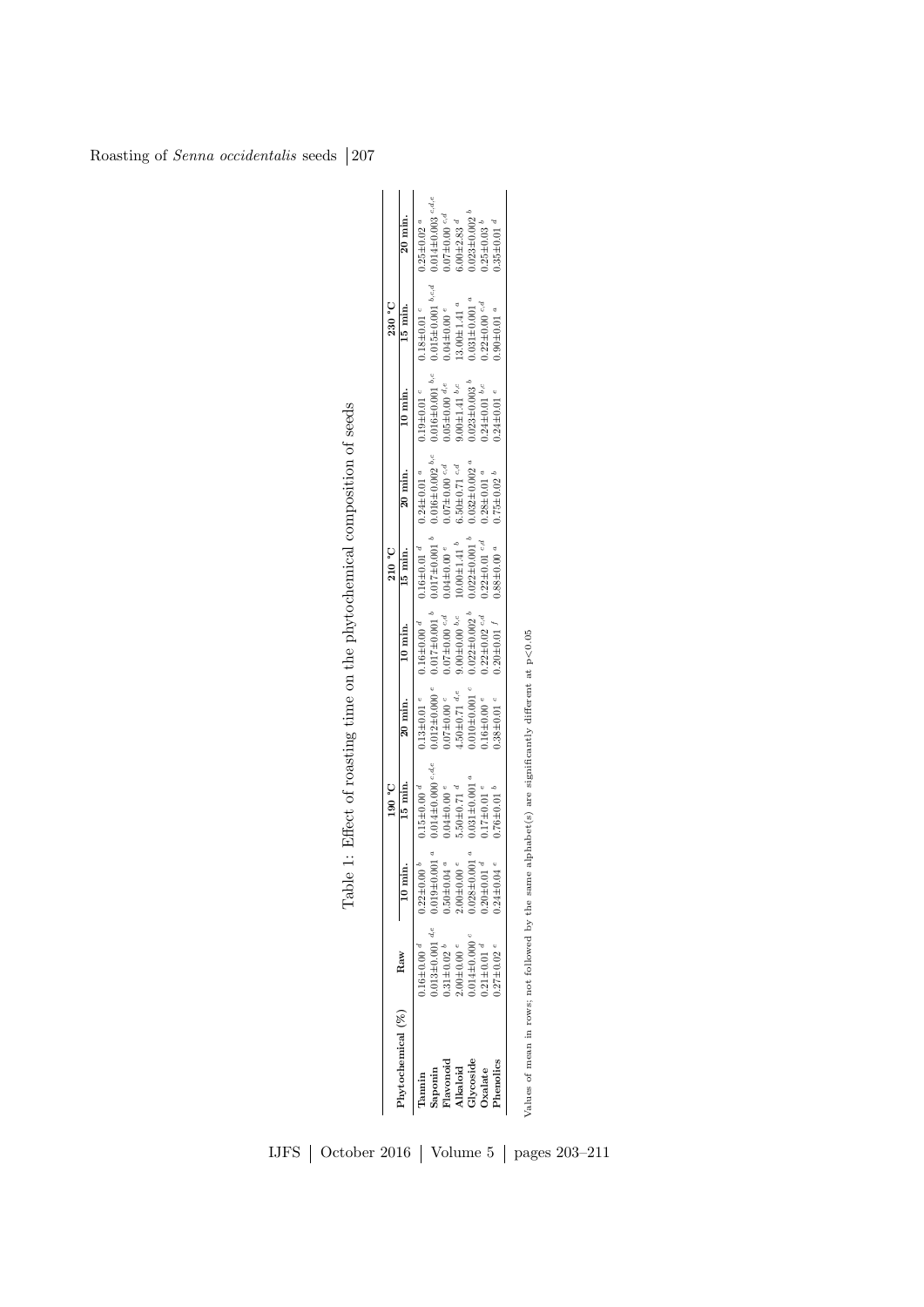creasing temperature in samples roasted for 10 minutes but remained constant despite variations in temperature in samples roasted for 15 minutes. The same consistency was observed for samples roasted for 20 minutes. Meanwhile, samples roasted for 20 minutes had slightly higher values than those obtained for seeds roasted at 190, 210 and 230 °C for 15 minutes. It was observed that flavonoids were best retained in seeds roasted at 190 °C and 10 minutes and then next in all seeds roasted for the duration of 20 minutes. Samples with the highest flavonoids content, i.e. 190 °C/10 mins, compared favourably with that of Richardia brasilensis (Edeoga et al., [2005\)](#page-7-16) and Anchomanes difformis (Aliyu et al., [2008\)](#page-6-9). While that of raw samples compared with Cleome rutidosperma (Edeoga et al., [2005\)](#page-7-16) but was lower than that of *Cassia occidentalis* as reported in Kathirvel and Sujatha [\(2012\)](#page-7-8). Alkaloids' content of seeds ranged from  $2.00 \pm 0.00$ % in raw seeds and in roasted seeds at 190 °C for 10 minutes, to  $13.00 \pm 1.41$  % in roasted seeds at 230 °C for 15 minutes. Alkaloids are phyto- constituents that intercalate with body deoxyribonucleic acid. No particular trend was observed with increasing duration of roasting, at each temperature, although most treatments for 10 minutes were significantly higher than in the raw sample except the treatment at 190 °C. The alkaloid content increased from 10 to 15 minutes of treatment and then reduced upon further exposure to roasting (i.e. till 20 minutes). This may be a result of decomposition of other components of the seed; thus increasing the percentage content of alkaloids rather than a conversion of other components into alkaloids. The highest alkaloid content was found in the sample roasted at 230 °C/15 minutes. Results obtained for alkaloids' content are higher than those studied by Edeoga et al. [\(2005\)](#page-7-16) and in Anchomanes difformis, Anisopus mannii and Pavetta crassipes (Aliyu et al., [2008\)](#page-6-9) but much lower than those in raw Senna obtusifolia (Ingweye et al., [2010\)](#page-7-15). All roasted samples had an increased percentage of glycoside content except 190 °C/20 min. Raw samples presented 0.014 % glycosides and ranged between 0.010 and 0.032  $\%$  in roasted samples, which implies that roasting does not extensively destroy the cyanogenic glycosides. It is notable that the average percentage of content of glyco208 Olapade and Ajayi

sides in seeds is relatively low and is found to be lower than that found in raw seeds of Senna obtusifolia (Ingweye et al., [2010\)](#page-7-15), leaves' extract of Teleferia occidentalis (Ekpenyong, Akpan, & Udoh, [2012\)](#page-7-17) and Tanzanian locally available leaf and oil seed meals used as poultry feed ingredients (Mutayoba, Dierenfeld, Mercedes, Frances, & Knight,  $2011$ ). Results of samples' oxalate content presented in Table [1](#page-4-0) clearly show that cooking, including roasting, has a minute effect on the oxalate's content of food. The oxalate content of the raw sample was  $0.21 \pm 0.01$  % while that of the roasted samples ranged between 0.16  $\pm$  0.00 % and 0. 28  $\pm$  0.01 % for roasting conditions of 190 °C/20 min and 210 °C/20 minutes, respectively. Oxalate makes some mineral elements unavailable. Roasting at 190 °C for 10, 15 and 20 minutes resulted in a 4.76 %, 19.52 % and 23.80 % reduction in oxalate contents respectively (values of which were not significantly different from each other at  $p < 0.05$ ). Meanwhile, the oxalate content in samples roasted at 210 °C and 230 oC were higher than that of raw samples. Akinmutimi [\(2006\)](#page-6-7) recorded a 50 % reduction in oxalate content between raw and processed Jack bean seed while Innocentia et al. [\(2014\)](#page-7-7) recorded a 40 - 88 % reduction between raw and roasted baobab. The percentage  $(\%)$  of oxalate contents of raw and roasted coffee senna seed were found to be lower than that of raw and roasted seeds of coffee-like baobab and other tropical crops studied by Proll et al. [\(1998\)](#page-8-10), but higher than that in 100 % maize-ogi flour (Enujiugha, [2006\)](#page-7-12) and fluted pumpkin leaf extract (Nworgu et al., [2007\)](#page-7-10). Phenolics have a strong antioxidant potential. The effect of roasting time-temperature combinations on sample phenolics ranged from  $0.20\%$  to  $0.90\%$ . Treatment for 10 minutes generally resulted in a sample with a phenolics content lower than that in the raw sample by as much as a 6.86 % reduction. Samples roasted for 15 and 20 minutes had higher phenolics content than raw samples. Seeds roasted for 15 min had a phenolics content higher than those roasted for 10 min and 20 min, increasing with increased roasting temperature applied as in Figure [1.](#page-6-10) The highest phenolics content was found in samples with roasting conditions 230 °C/ 15 min and the lowest in samples roasted at 210 °C for 10 mins. The phenolics content of raw and roasted Senna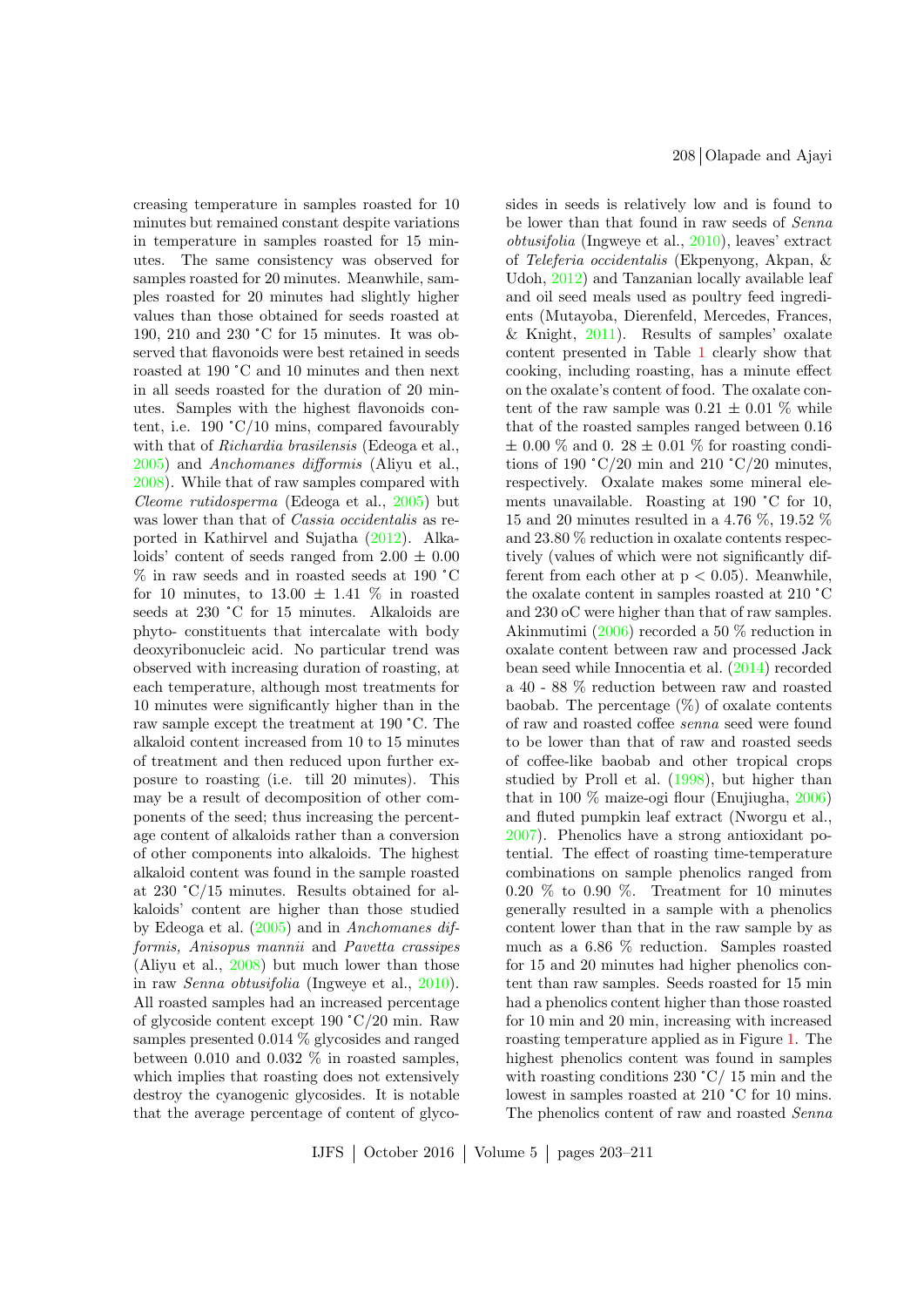Roasting of *Senna occidentalis* seeds 209

occidentalis were higher than those in E. heterophylla, R. bransilensis, S. dulcis, S. acuta, S. anthelmia, S.cyaenneusis and T. procumbeus all of which are medicinal plants (Edeoga et al., [2005\)](#page-7-16), but lower than that in protein isolates of seed cake of Jathropha curcas (Makkar et al., [2008\)](#page-7-11) as well as Anisopus mannii, Stachytarpheta angustifolia, Veronia blumeoides (Aliyu et al., [2008\)](#page-6-9). The phenolic content of the ethanol extract of raw coffee senna seeds in this study (0.27%) was comparable to that of the methanol extract of coffee senna seeds but lower than those of chloroform and petroleum ether extract as studied by Kathirvel and Sujatha [\(2012\)](#page-7-8).



Figure 1: Seeds of S. occidentalis

### <span id="page-6-10"></span>4 Conclusions

This study has shown that the duration of exposure and the temperatures of roasting applied affect the seeds' phytochemical properties. While roasting did not totally eliminate the undesired phytochemicals (oxalate and tannin primarily), the resultant effect was that saponin and flavonoids contents reduced but phenolics, glycosides and alkaloids contents increased. The best phytochemical balance was observed in samples roasted at 210 °C for 15 min. Other favorable conditions for roasting of coffee senna seeds were 210 °C/10 min and 190 °C/20 min. The less favorable conditions were found to be the more severe roasting conditions of 230 °C/20 min and 210 °C/20 min.

### References

- <span id="page-6-0"></span>Abubakar, S. & Sule, M. (2010). Effect of oral administration of aqueous extract of cassia occidentalis l. seeds on serum electrolytes concentration in rats. Bayero Journal of Pure and Applied Sciences, 3(1), 183-187.
- <span id="page-6-8"></span>Adamu, H. M., Ushie, O. A., & Elisha, B. (2013). Chemical and nutrient analysis of raw and fermented seeds of cassia tora. Journal of Physical Science and Innovation Volume,  $5(1)$ , 125–138.
- <span id="page-6-5"></span>El-Adawy, T. A. & Taha, K. M. (2001). Characteristics and composition of different seed oils and flours. Food Chemistry,  $74(1)$ , 47– 54. doi[:10.1016/S0308-8146\(00\)00337-X](http://dx.doi.org/10.1016/S0308-8146(00)00337-X)
- <span id="page-6-7"></span>Akinmutimi, A. H. (2006). Nutritive value of raw and processed jack fruit seeds (artocarpus heterophyllus): chemical analysis. Agricultural Journal, 1 (4), 266–271.
- <span id="page-6-9"></span>Aliyu, A. B., Musa, A. M., Oshanimi, J. A., Ibrahim, H. A., & Oyewale, A. O. (2008). Phytochemical analyses and mineral elements composition of some medicinal plants of northern nigeria. Nigerian Journal of Pharmaceutical Sciences,  $7(1)$ , 119– 125.
- <span id="page-6-2"></span>Anonymous. (2012). Cassia seed (jue ming zi). Retrieved Aug. 23, 2012. Retrieved from  $\hbox{http://acupuncturedday.com/}$ [herbcentral/cassia](http://acupuncturetoday.com/herbcentral/cassia_seed.php) seed.php
- <span id="page-6-6"></span>Arogba, S. S. (1997). Physical, chemical and functional properties of nigerian mango (mangifera indica) kernel and its processed flour. Journal of the Science of Food and Agriculture, 73 (3), 321–328.
- <span id="page-6-4"></span>Arunkumar, S. & Muthuselvam, M. (2009). Analysis of phytochemical constituents and antimicrobial activities of aloe vera l. against clinical pathogens. World Journal of Agri $cultural\, Sciences, 5(5), 572-576.$
- <span id="page-6-3"></span>Audu, S. S., Aremu, M. O., & Lajide, L. (2013). Effects of processing on physicochemical and antinutritional properties of black turtle bean (phaseolus vulgaris l.) seeds flour. Oriental Journal of Chemistry, 29 (3), 979– 989. doi[:10.13005/ojc/290318](http://dx.doi.org/10.13005/ojc/290318)
- <span id="page-6-1"></span>Belitz, H. D., Grosch, W., & Schieberle, P. (2009). Food chemistry (4th). Springer, Verlag Berlin.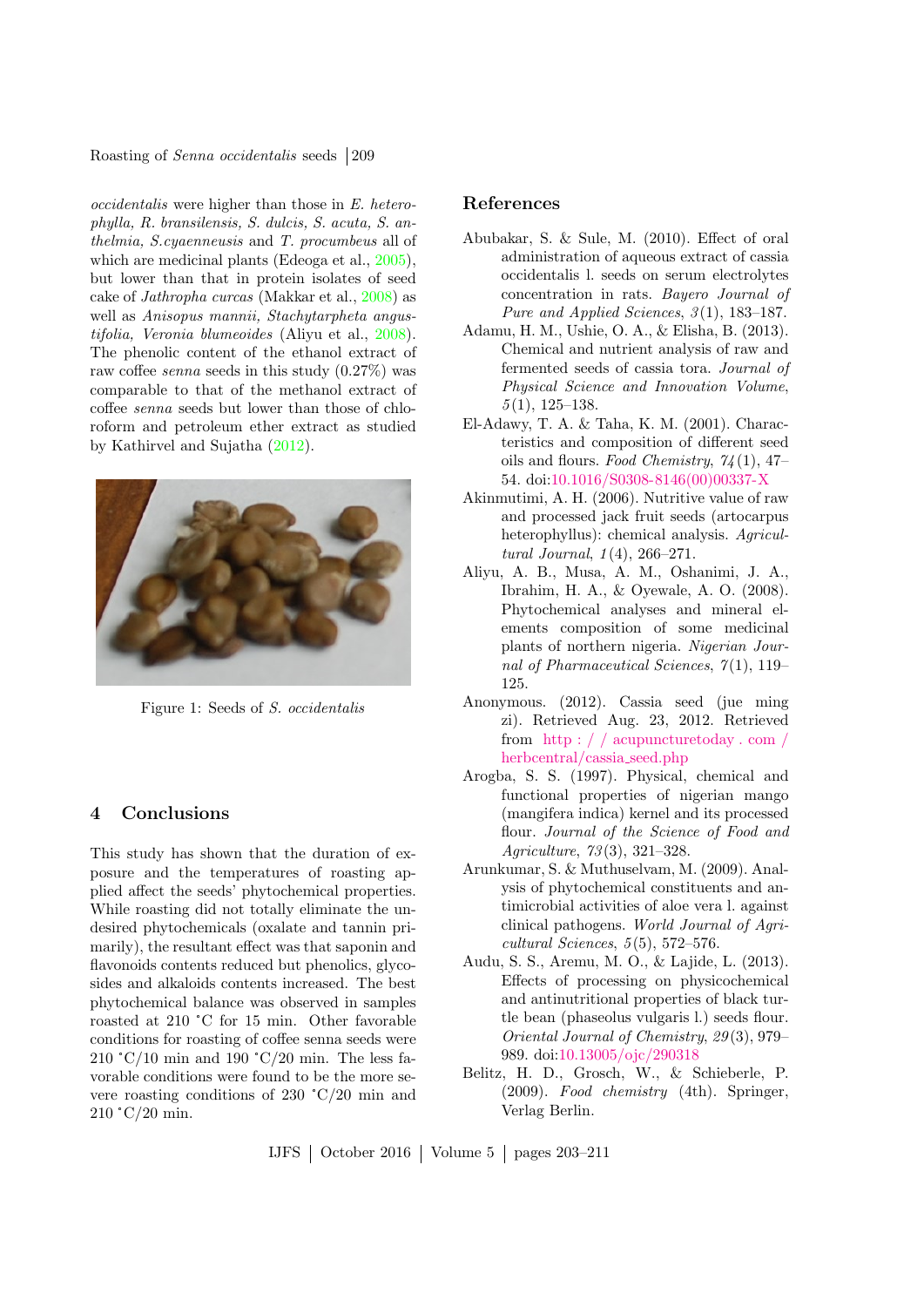- <span id="page-7-16"></span>Edeoga, H. O., Okwu, D. E., & Mbaebie, B. O. (2005). Phytochemical constituents of some nigerian medicinal plants. African Journal of Biotechnology, 4 (7), 685–688.
- <span id="page-7-17"></span>Ekpenyong, C. E., Akpan, E. E., & Udoh, N. S. (2012). Phytochemistry and toxicity studies of telfairia occidentalis aqueous leaves extract on liver biochemical indices in wistar rats. American Journal of Medicine and  $Medical Sciences, 2(5), 103-110.$
- <span id="page-7-0"></span>Encarta. (2009). Substitute goods. 1993-2008 microsoft corporation.
- <span id="page-7-12"></span>Enujiugha, V. N. (2006). Supplementation of ogi, a maize-based infant weaning food, with african oil bean (pentaclethra macrophylla benth) seed. Journal of Food Agriculture and Environment,  $\frac{1}{4}(2)$ , 34–38.
- <span id="page-7-4"></span>Griffiths, D. W. & Moseley, G. (1980). The effect of diets containing field beans of high or low polyphenolic content on the activity of digestive enzymes in the intestines of rats. Journal of the Science of Food and Agriculture,  $31(3)$ ,  $255-259$ . doi: $10.1002/jsfa$ . [2740310307](http://dx.doi.org/10.1002/jsfa.2740310307)
- <span id="page-7-9"></span>Harborne, A. J. (1998). Phytochemical methods a guide to modern techniques of plant analysis. Springer Science & Business Media.
- <span id="page-7-6"></span>Hussain, I., Ullah, R., Ullah, R., Khurram, M., Ullah, N., Baseer, A., ... Khan, N. (2011). Phytochemical analysis of selected medicinal plants. African Journal of Biotechnology,  $10(38)$ ,  $7487-7492$ .
- <span id="page-7-15"></span>Ingweye, J. N., Kalio, G. A., Ubua, J. A., & Umoren, E. P. (2010). Nutritional evaluation of wild sicklepod (senna obtusifolia) seeds from obanliku, south-eastern nigeria. American Journal of Food Technology, 5 (1), 1–12. doi[:10.3923/ajft.2010.1.12](http://dx.doi.org/10.3923/ajft.2010.1.12)
- <span id="page-7-7"></span>Innocentia, O. N., Ojotu, E. M., & Emmanuel, A. (2014). Quality evaluation of coffee-like beverage from baobab (adansonia diditata) seed. Advance Journal of Food Science and Technology,  $6(9)$ , 1050-1055.
- <span id="page-7-8"></span>Kathirvel, A. & Sujatha, V. (2012). Phytochemical studies of cassia occidentalis linn. flowers and seeds in various solvent extracts. International Journal of Pharmacognosy and Phytochemical Research, 3 (4), 95–101.
- <span id="page-7-14"></span>Khokhar, S. & Apenten, R. K. O. (2003). Antinutritional factors in food legumes and ef-

fects of processing. The role of food, agriculture, forestry and fisheries in human nutrition,  $\frac{1}{4}$ , 82–116. Retrieved from [http://](http://www.eolss.net/ebooklib/ebookcontents/E5-01A-ThemeContents.pdf) [www. eolss. net / ebooklib / ebookcontents /](http://www.eolss.net/ebooklib/ebookcontents/E5-01A-ThemeContents.pdf) [E5-01A-ThemeContents.pdf](http://www.eolss.net/ebooklib/ebookcontents/E5-01A-ThemeContents.pdf)

- <span id="page-7-1"></span>Lewis, M. J. (2006). Thermal processing. Food processing handbook, 2, 33.
- <span id="page-7-11"></span>Makkar, H. P. S., Francis, G., & Becker, K. (2008). Protein concentrate from jatropha curcas screw-pressed seed cake and toxic and antinutritional factors in protein concentrate. Journal of the Science of Food and Agriculture, 88 (9), 1542–1548. doi[:10.](http://dx.doi.org/10.1002/jsfa.3248) [1002/jsfa.3248](http://dx.doi.org/10.1002/jsfa.3248)
- <span id="page-7-13"></span>Mensah, J. K., Okoli, R. I., Turay, A. A., & Ogie-Odia, E. A. (2009). Phytochemical analysis of medicinal plants used for the management of hypertension by esan people of edo state, nigeria. Ethnobotanical leaflets,  $13(10)$ , 7. Retrieved from [http://opensiuc.](http://opensiuc.lib.siu.edu/cgi/viewcontent.cgi?article=1637%5C&context=ebl) [lib. siu.edu/cgi/viewcontent.cgi?article=](http://opensiuc.lib.siu.edu/cgi/viewcontent.cgi?article=1637%5C&context=ebl) [1637%5C&context=ebl](http://opensiuc.lib.siu.edu/cgi/viewcontent.cgi?article=1637%5C&context=ebl)
- <span id="page-7-2"></span>Molyneux, R. J., Lee, S. T., Gardner, D. R., Panter, K. E., & James, L. F. (2007). Phytochemicals: the good, the bad and the ugly? Phytochemistry, 68 (22-24), 2973– 2985. doi[:10.1016/j.phytochem.2007.09.004](http://dx.doi.org/10.1016/j.phytochem.2007.09.004)
- <span id="page-7-3"></span>Morrow, B. (1991). The rebirth of legumes. Food Technology, 45 (9), 96–121.
- <span id="page-7-18"></span>Mutayoba, S. K., Dierenfeld, E., Mercedes, V. A., Frances, Y., & Knight, C. D. (2011). Determination of chemical composition and antinutritive components for tanzanian locally available poultry feed ingredients. International Journal of Poultry Science,  $10(5)$ , 350–357.
- <span id="page-7-10"></span>Nworgu, F. C., Ogungbenro, S. A., & Solesi, K. S. (2007). Performance and some blood chemistry indices of broiler chicken served fluted pumpkin (telfaria occidentalis) leaves extract supplement. American-Eurasian Journal of Agriculture and Environmental Science,  $2(1)$ , 90–98.
- <span id="page-7-5"></span>Ogunlade, I., Ilugbiyin, A., & Osasona, A. I. (2011). A comparative study of proximate composition, anti-nutrient composition and functional properties of pachira glabra and afzelia africana seed flours. African Journal of Food Science, 5 (1), 32–35.